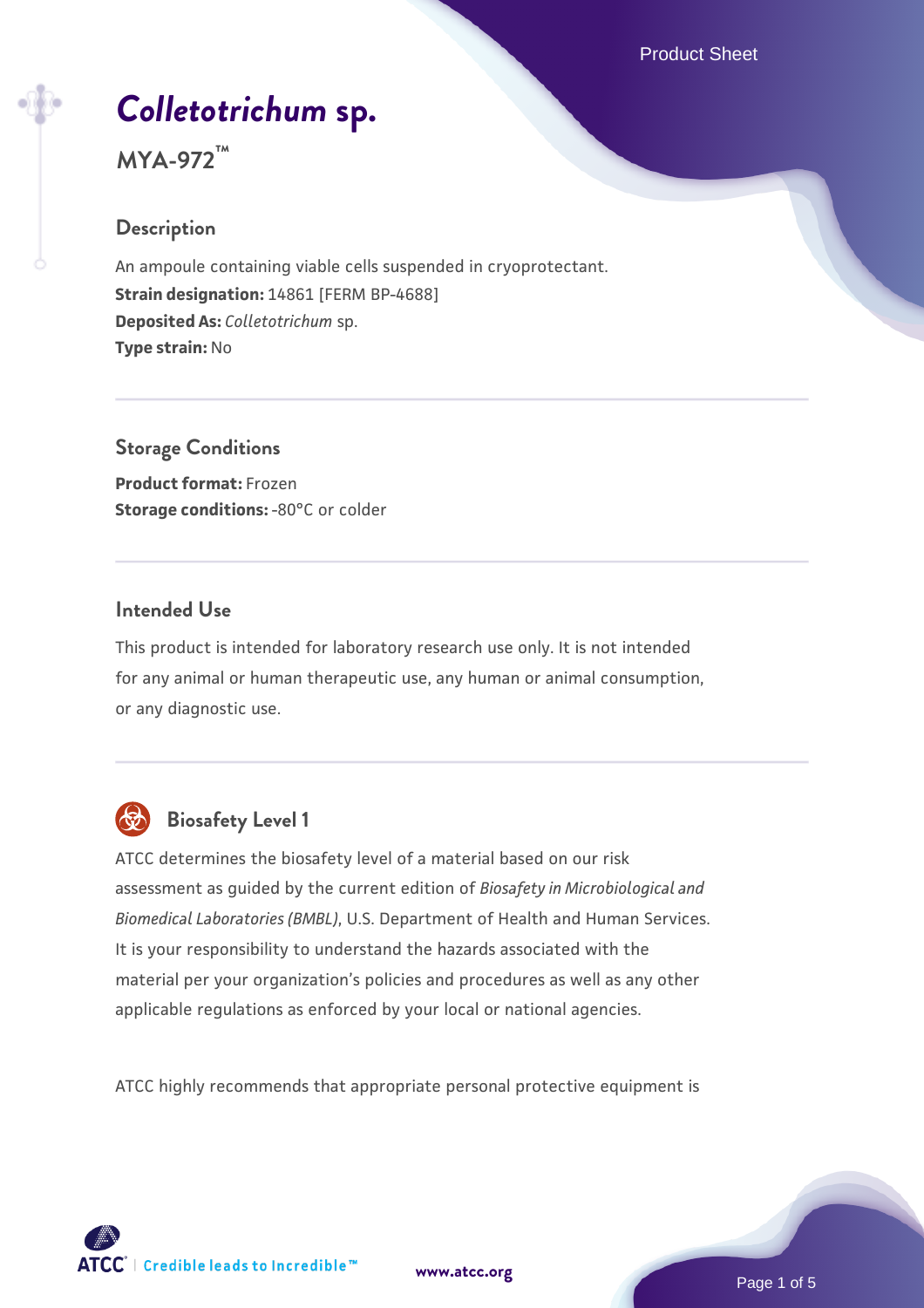always used when handling vials. For cultures that require storage in liquid nitrogen, it is important to note that some vials may leak when submersed in liquid nitrogen and will slowly fill with liquid nitrogen. Upon thawing, the conversion of the liquid nitrogen back to its gas phase may result in the vial exploding or blowing off its cap with dangerous force creating flying debris. Unless necessary, ATCC recommends that these cultures be stored in the vapor phase of liquid nitrogen rather than submersed in liquid nitrogen.

# **Certificate of Analysis**

For batch-specific test results, refer to the applicable certificate of analysis that can be found at www.atcc.org.

# **Growth Conditions**

**Medium:**  [ATCC Medium 336: Potato dextrose agar \(PDA\)](https://www.atcc.org/-/media/product-assets/documents/microbial-media-formulations/3/3/6/atcc-medium-336.pdf?rev=d9160ad44d934cd8b65175461abbf3b9) **Temperature:** 25°C

## **Handling Procedures**

**Frozen ampoules** packed in dry ice should either be thawed immediately or stored in liquid nitrogen. If liquid nitrogen storage facilities are not available, frozen ampoules may be stored at or below -70°C for approximately one week. **Do not under any circumstance store frozen ampoules at refrigerator freezer temperatures (generally -20°C)**. Storage of frozen material at this temperature will result in the death of the culture.

1. To thaw a frozen ampoule, place in a **25°C to 30°C** water bath, until just

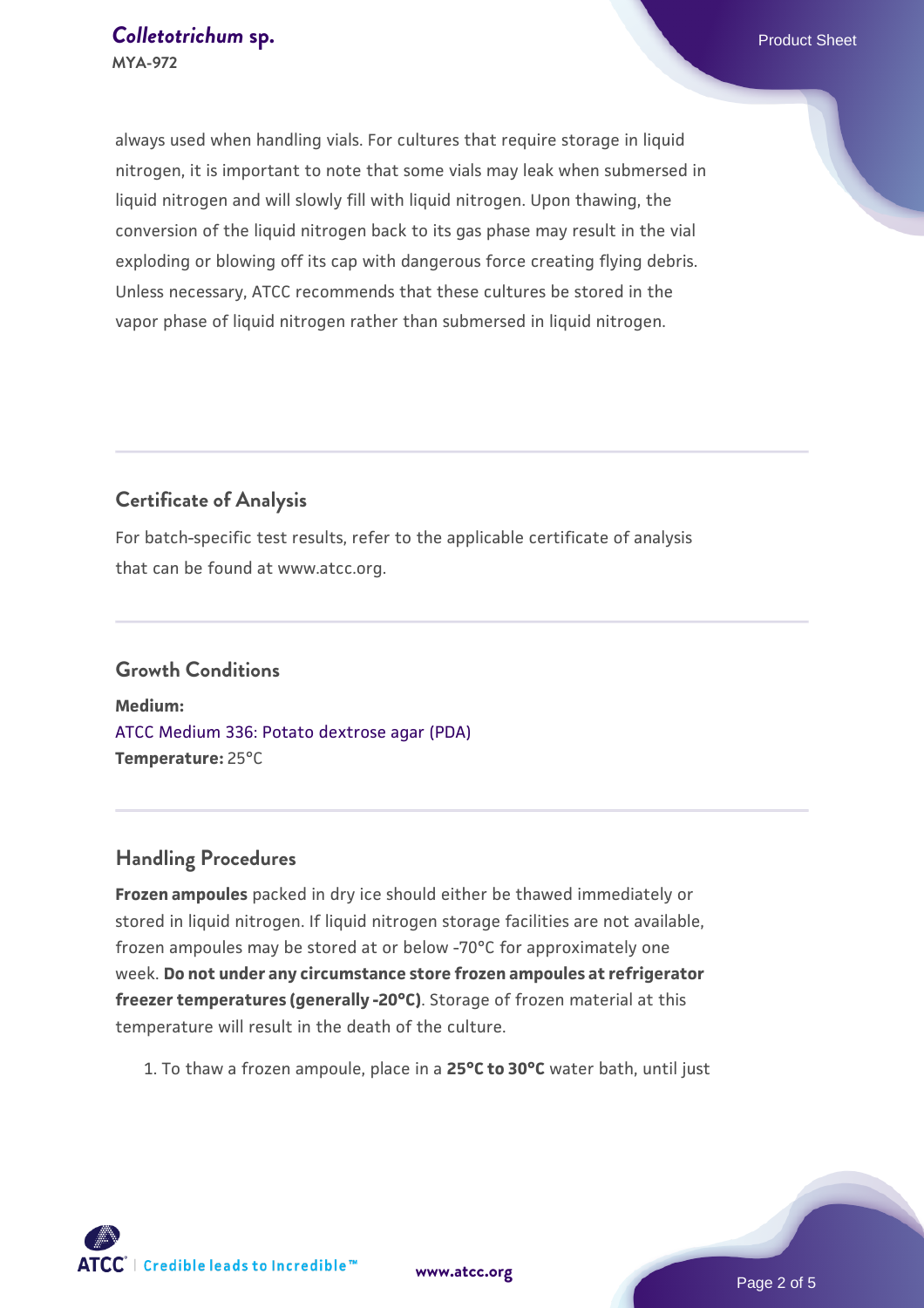thawed **(approximately 5 minutes)**. Immerse the ampoule just sufficient to cover the frozen material. Do not agitate the ampoule.

- 2. Immediately after thawing, wipe down ampoule with 70% ethanol and aseptically transfer at least 50 µL (or 2-3 agar cubes) of the content onto a plate or broth with medium recommended.
- 3. Incubate the inoculum/strain at the temperature and conditions recommended.
- 4. Inspect for growth of the inoculum/strain regularly for up to 4 weeks. The time necessary for significant growth will vary from strain to strain.

#### **Material Citation**

If use of this material results in a scientific publication, please cite the material in the following manner: *Colletotrichum* sp. (ATCC MYA-972)

#### **References**

References and other information relating to this material are available at www.atcc.org.

#### **Warranty**

The product is provided 'AS IS' and the viability of ATCC® products is warranted for 30 days from the date of shipment, provided that the customer has stored and handled the product according to the information included on the product information sheet, website, and Certificate of Analysis. For living cultures, ATCC lists the media formulation and reagents that have been found to be effective for the product. While other unspecified media and reagents may also produce satisfactory results, a change in the ATCC and/or depositor-recommended protocols may affect the recovery, growth, and/or function of the product. If an alternative medium formulation or reagent is used, the ATCC warranty for viability is no longer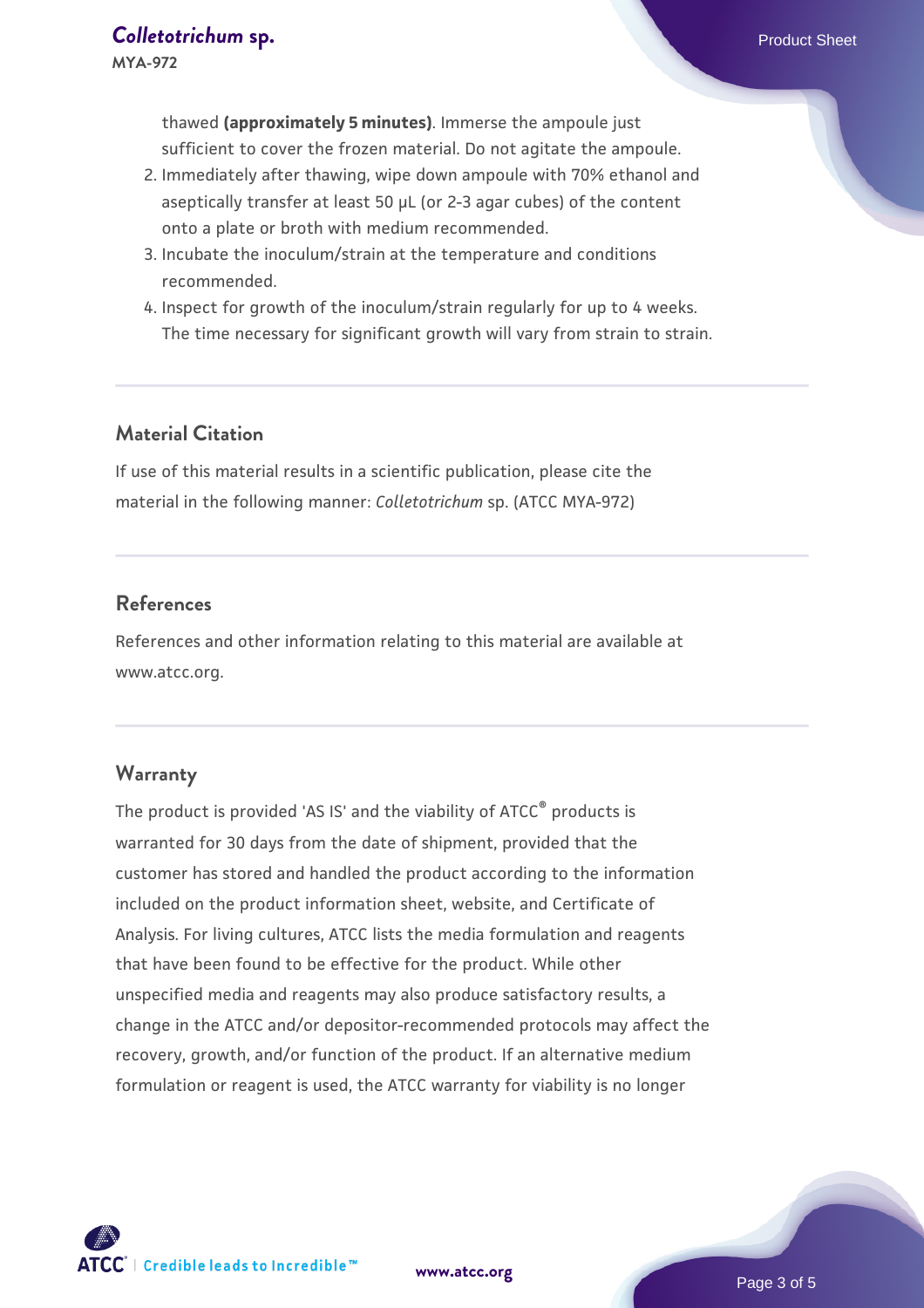#### **[Colletotrichum](https://www.atcc.org/products/mya-972) [sp.](https://www.atcc.org/products/mya-972) Colletotrichum** sp. **MYA-972**

valid. Except as expressly set forth herein, no other warranties of any kind are provided, express or implied, including, but not limited to, any implied warranties of merchantability, fitness for a particular purpose, manufacture according to cGMP standards, typicality, safety, accuracy, and/or noninfringement.

#### **Disclaimers**

This product is intended for laboratory research use only. It is not intended for any animal or human therapeutic use, any human or animal consumption, or any diagnostic use. Any proposed commercial use is prohibited without a license from ATCC.

While ATCC uses reasonable efforts to include accurate and up-to-date information on this product sheet, ATCC makes no warranties or representations as to its accuracy. Citations from scientific literature and patents are provided for informational purposes only. ATCC does not warrant that such information has been confirmed to be accurate or complete and the customer bears the sole responsibility of confirming the accuracy and completeness of any such information.

This product is sent on the condition that the customer is responsible for and assumes all risk and responsibility in connection with the receipt, handling, storage, disposal, and use of the ATCC product including without limitation taking all appropriate safety and handling precautions to minimize health or environmental risk. As a condition of receiving the material, the customer agrees that any activity undertaken with the ATCC product and any progeny or modifications will be conducted in compliance with all applicable laws, regulations, and guidelines. This product is provided 'AS IS' with no representations or warranties whatsoever except as expressly set forth herein and in no event shall ATCC, its parents, subsidiaries, directors, officers, agents, employees, assigns, successors, and affiliates be liable for indirect, special, incidental, or consequential damages of any kind in connection with or arising out of the customer's use of the product. While reasonable effort is made to ensure authenticity and reliability of materials on deposit, ATCC is not liable for damages arising from the misidentification or



**[www.atcc.org](http://www.atcc.org)**

Page 4 of 5